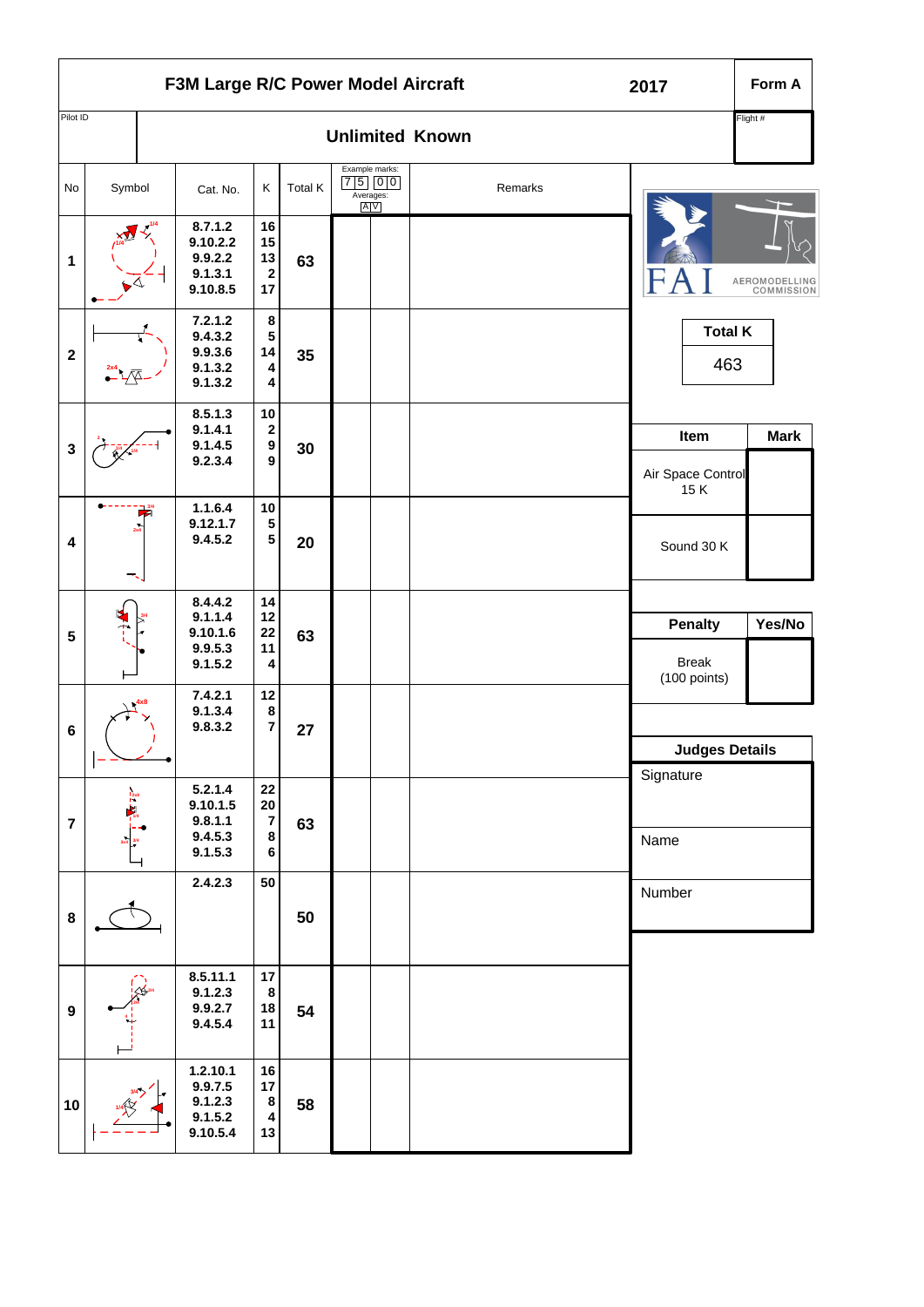|                                   | F3M Large R/C Power Model Aircraft           | 2017                  | FORM B      |                                                             |                                           |           |
|-----------------------------------|----------------------------------------------|-----------------------|-------------|-------------------------------------------------------------|-------------------------------------------|-----------|
| FΑ<br>AEROMODELLING<br>COMMISSION | <b>Unlimited Known</b>                       |                       | <b>IMAC</b> |                                                             |                                           |           |
|                                   | 1/4                                          |                       |             |                                                             |                                           | wind/vent |
|                                   | 3                                            | $\frac{2\times 4}{2}$ | Fig 1       | 8.7.1.2<br>9.10.2.2<br>9.9.2.2<br>9.1.3.1<br>9.10.8.5       | 16<br>15<br>13<br>$\overline{2}$<br>17    | 63        |
| $\overline{\mathbf{2}}$           | $\widetilde{\bullet}$<br>1/4<br>$\sqrt{1/4}$ | 3/4                   | Fig 2       | 7.2.1.2<br>9.4.3.2<br>9.9.3.6<br>9.1.3.2<br>9.1.3.2         | 8<br>5<br>14<br>4<br>$\overline{4}$       | 35        |
|                                   |                                              | 21<br>2x4             | Fig 3       | 8.5.1.3<br>9.1.4.1<br>9.1.4.5<br>9.2.3.4                    | 10<br>$\sqrt{2}$<br>$\boldsymbol{9}$<br>9 | 30        |
|                                   |                                              | 3/4                   | Fig 4       | 1.1.6.4<br>9.12.1.7<br>9.4.5.2                              | 10<br>5<br>$\mathbf 5$                    | 20        |
| 2x8                               | 4x8                                          | 5                     | Fig 5       | 8.4.4.2<br>9.1.1.4<br>9.10.1.6<br>9.9.5.3<br>9.1.5.2        | 14<br>12<br>22<br>11<br>4                 | 63        |
| 1/4                               |                                              |                       | Fig 6       | 7.4.2.1<br>9.1.3.4<br>9.8.3.2                               | 12<br>8<br>$\overline{7}$                 | 27        |
| 3/4<br>3x4                        | 7<br>6                                       | 3/4                   | Fig 7       | 5.2.1.4<br>9.10.1.5<br>9.8.1.1<br>9.4.5.3<br>9.1.5.3        | 22<br>20<br>$\overline{7}$<br>8<br>6      | 63        |
|                                   |                                              |                       | Fig 8       | 2.4.2.3                                                     | 50                                        | 50        |
|                                   | 8                                            | 3/4<br>9              | Fig 9       | 8.5.11.1<br>9.1.2.3<br>9.9.2.7<br>9.4.5.4                   | 17 <sub>1</sub><br>8<br>18<br>11          | 54        |
|                                   | 3/4                                          |                       | Fig 10      | $1.2.10.1$<br>9.9.7.5<br>$9.1.2.3$<br>$9.1.5.2$<br>9.10.5.4 | 16<br>17<br>8<br>4<br>13                  | 58        |
|                                   |                                              |                       |             | Total $K = 463$                                             |                                           |           |
|                                   |                                              | $\frac{10}{6}$        |             |                                                             |                                           |           |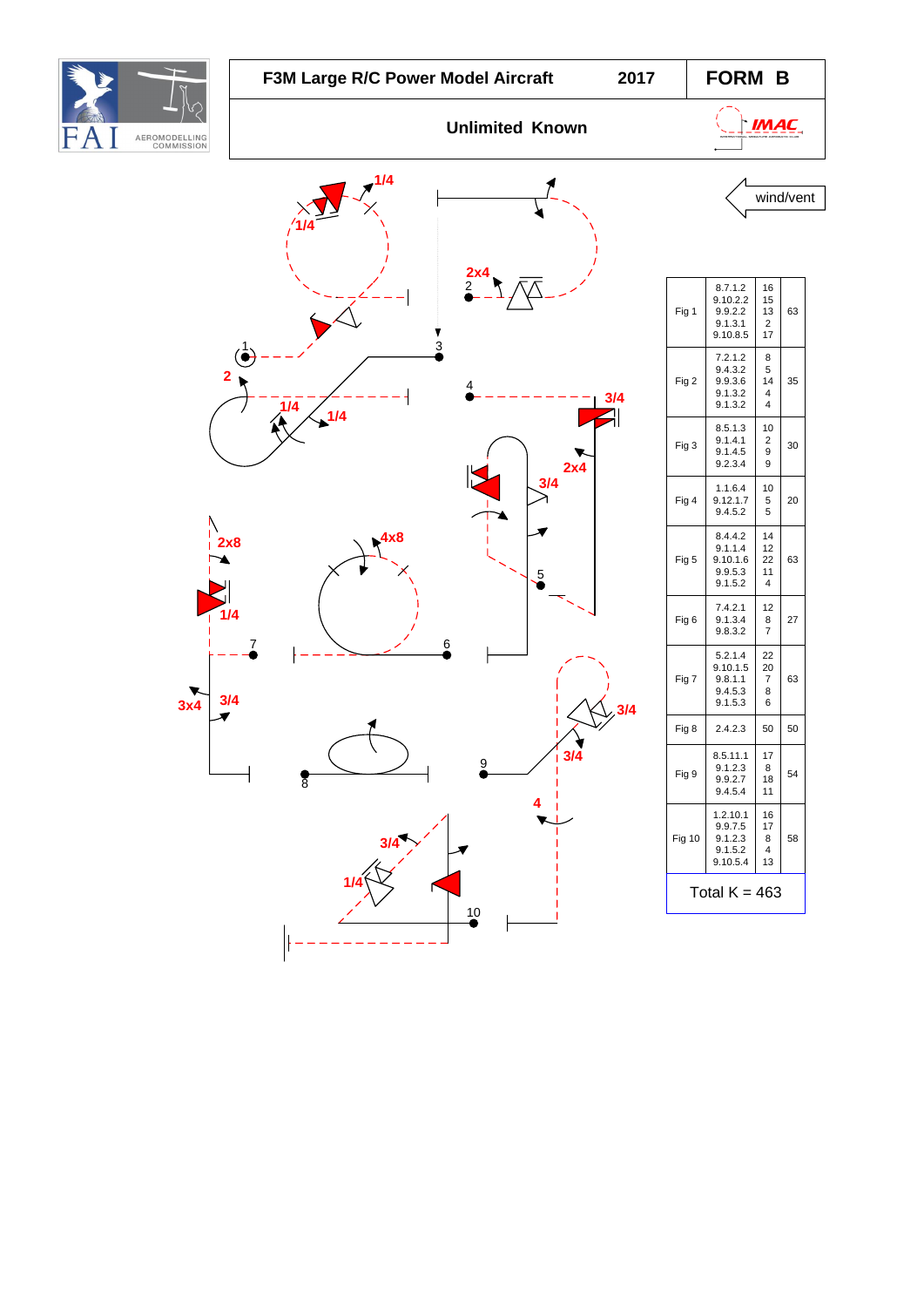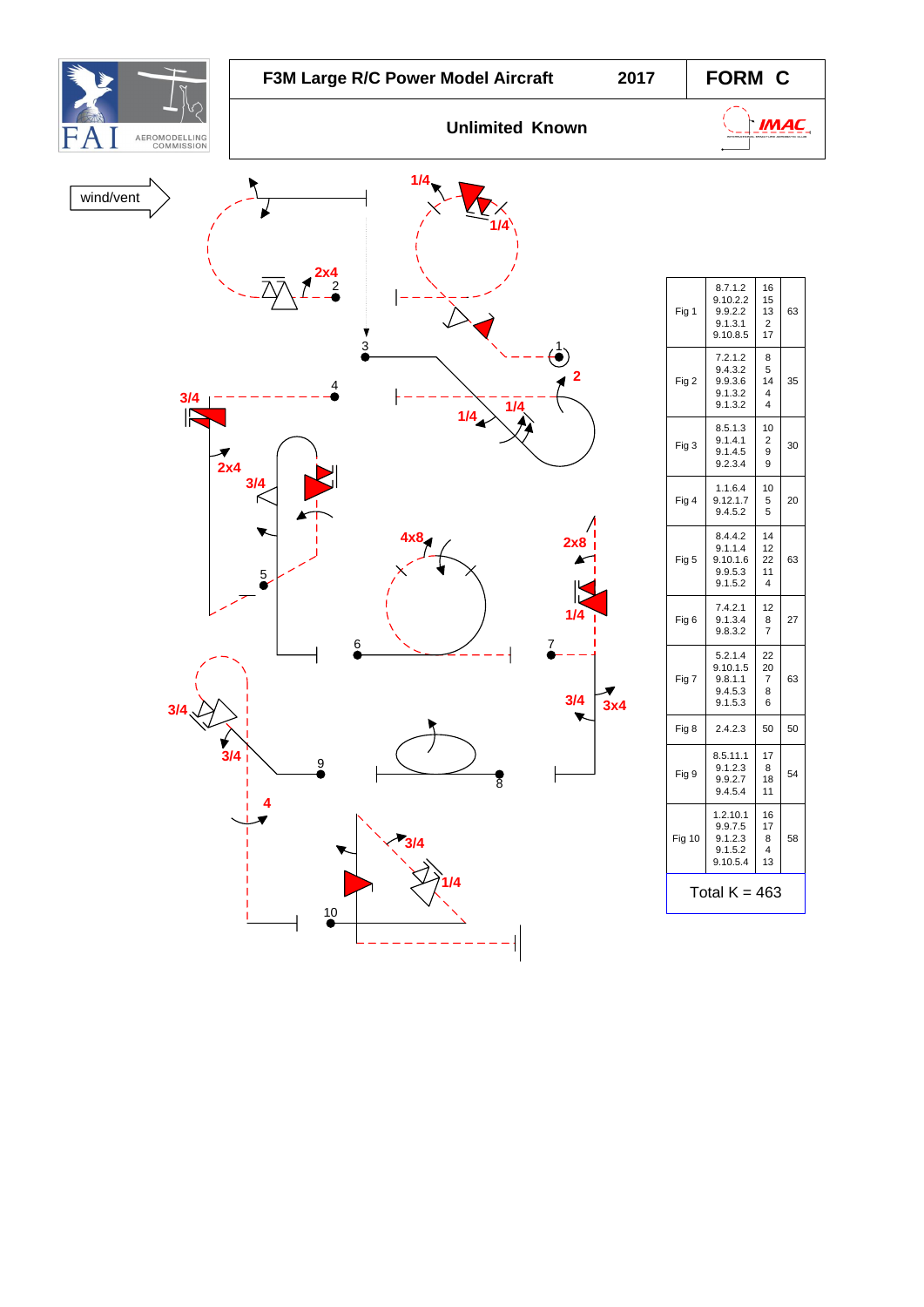| F3M Large R/C Power Model Aircraft |                     |  |                                                       |                                                   |         |                                               |  |                                  | 2017                                           | Form A                      |
|------------------------------------|---------------------|--|-------------------------------------------------------|---------------------------------------------------|---------|-----------------------------------------------|--|----------------------------------|------------------------------------------------|-----------------------------|
| Pilot ID                           |                     |  |                                                       |                                                   |         |                                               |  | <b>Unlimited Alternate Known</b> |                                                | Flight #                    |
| No                                 | Symbol              |  | Cat. No.                                              | Κ                                                 | Total K | Example marks:<br>$7500$<br>Averages:<br>A[V] |  | Remarks                          |                                                |                             |
| $\mathbf 1$                        |                     |  | 8.7.1.2<br>9.10.2.2<br>9.9.2.2<br>9.1.3.1<br>9.10.8.5 | 16<br>15<br>13<br>$\mathbf 2$<br>17               | 63      |                                               |  |                                  |                                                | AEROMODELLING<br>COMMISSION |
| $\boldsymbol{2}$                   |                     |  | 7.2.1.2<br>9.4.3.2<br>9.9.3.6<br>9.1.3.2<br>9.1.3.2   | $\bf8$<br>5<br>14<br>4<br>4                       | 35      |                                               |  |                                  |                                                | <b>Total K</b><br>464       |
| $\mathbf{3}$                       |                     |  | 8.5.1.3<br>9.1.4.1<br>9.1.4.5<br>9.2.3.4              | 10<br>2<br>$\boldsymbol{9}$<br>9                  | 30      |                                               |  |                                  | Item<br>Air Space Control                      | <b>Mark</b>                 |
| 4                                  |                     |  | 1.1.6.4<br>9.12.1.7<br>9.4.5.2                        | 10<br>5<br>${\bf 5}$                              | 20      |                                               |  |                                  | 15K<br>Sound 30 K                              |                             |
| $\sqrt{5}$                         |                     |  | 8.4.4.2<br>9.1.1.4<br>9.10.1.6<br>9.9.5.3<br>9.1.5.2  | 14<br>12<br>${\bf 22}$<br>11<br>4                 | 63      |                                               |  |                                  | <b>Penalty</b><br><b>Break</b><br>(100 points) | Yes/No                      |
| $\bf 6$                            | 4x8<br>$\mathbf{I}$ |  | 7.4.2.1<br>9.1.3.4<br>9.8.3.2                         | 12<br>8<br>$\overline{7}$                         | 27      |                                               |  |                                  | <b>Judges Details</b>                          |                             |
| $\overline{7}$                     |                     |  | 5.2.1.4<br>9.10.1.5<br>9.8.1.1<br>9.4.5.3<br>9.1.5.3  | 22<br>${\bf 20}$<br>$\overline{7}$<br>$\bf8$<br>6 | 63      |                                               |  |                                  | Signature<br>Name                              |                             |
| $\bf 8$                            |                     |  | 8.4.5.1<br>9.1.2.4<br>9.1.2.4<br>9.1.4.2<br>9.9.4.6   | 13<br>$10$<br>10<br>4<br>14                       | 51      |                                               |  |                                  | Number                                         |                             |
| $\boldsymbol{9}$                   |                     |  | 8.5.11.1<br>9.1.2.3<br>9.9.2.7<br>9.4.5.4             | 17<br>$\bf8$<br>18<br>11                          | 54      |                                               |  |                                  |                                                |                             |
| 10                                 |                     |  | 1.2.10.1<br>9.9.7.5<br>9.1.2.3<br>9.1.5.2<br>9.10.5.4 | 16<br>$17$<br>$\bf8$<br>4<br>13                   | 58      |                                               |  |                                  |                                                |                             |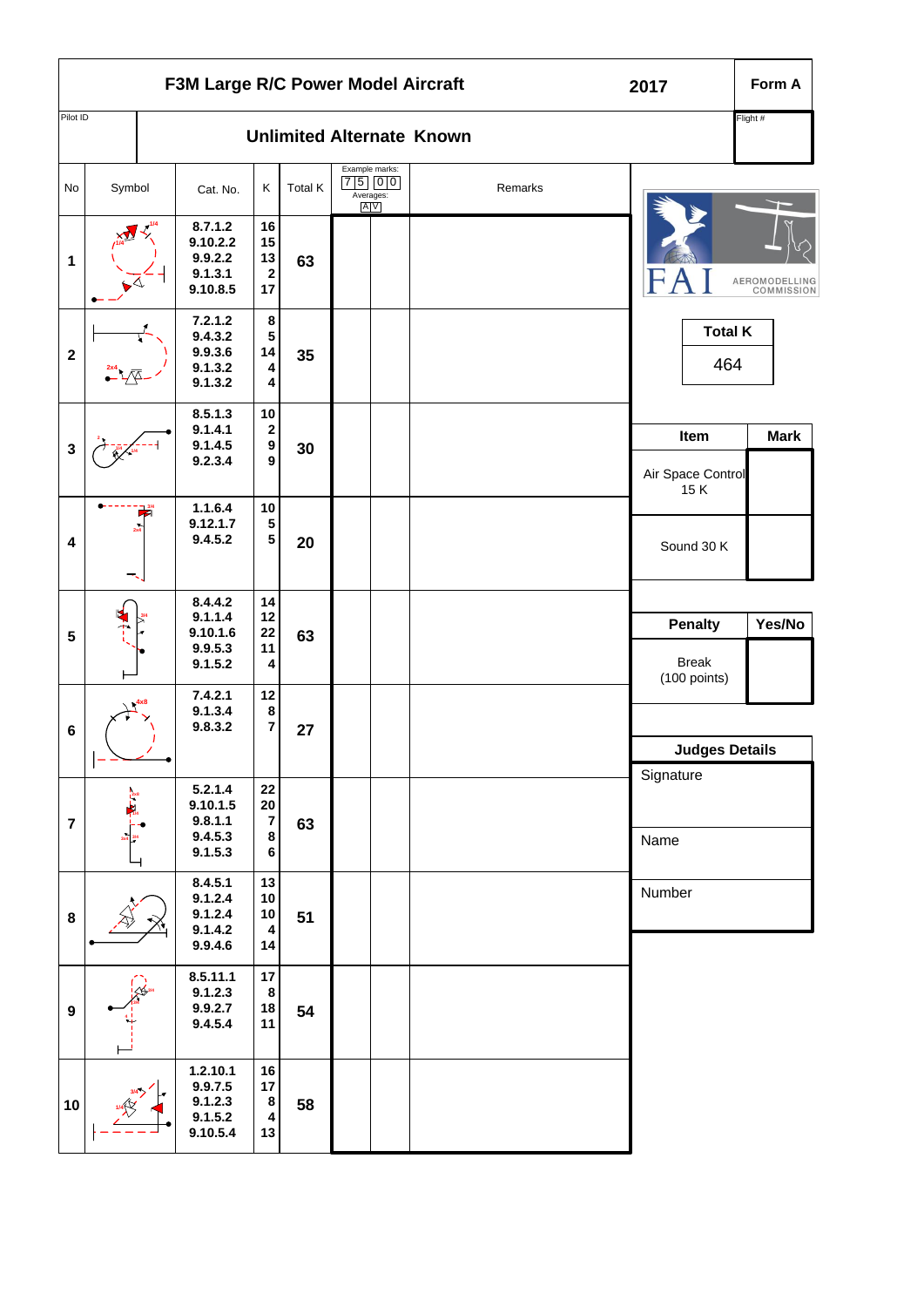





| Fig 1         | 8.7.1.2<br>9.10.2.2<br>9.9.2.2<br>9.1.3.1<br>9.10.8.5 | 16<br>15<br>13<br>2<br>17 | 63 |  |  |  |  |
|---------------|-------------------------------------------------------|---------------------------|----|--|--|--|--|
| Fig 2         | 7.2.1.2<br>9.4.3.2<br>9.9.3.6<br>9.1.3.2<br>9.1.3.2   | 8<br>5<br>14<br>4<br>4    | 35 |  |  |  |  |
| Fig 3         | 8.5.1.3<br>9.1.4.1<br>9.1.4.5<br>9.2.3.4              | 10<br>2<br>9<br>9         | 30 |  |  |  |  |
| Fig 4         | 1.1.6.4<br>9.12.1.7<br>9.4.5.2                        | 10<br>5<br>5              | 20 |  |  |  |  |
| Fig 5         | 8.4.4.2<br>9.1.1.4<br>9.10.1.6<br>9.9.5.3<br>9.1.5.2  | 14<br>12<br>22<br>11<br>4 | 63 |  |  |  |  |
| Fig 6         | 7.4.2.1<br>9.1.3.4<br>9.8.3.2                         | 12<br>8<br>7              | 27 |  |  |  |  |
| Fig 7         | 5.2.1.4<br>9.10.1.5<br>9.8.1.1<br>9.4.5.3<br>9.1.5.3  | 22<br>20<br>7<br>8<br>6   | 63 |  |  |  |  |
| Fig 8         | 8.4.5.1<br>9.1.2.4<br>9.1.2.4<br>9.1.4.2<br>9.9.4.6   | 13<br>10<br>10<br>4<br>14 | 51 |  |  |  |  |
| Fig 9         | 8.5.11.1<br>9.1.2.3<br>9.9.2.7<br>9.4.5.4             | 17<br>8<br>18<br>11       | 54 |  |  |  |  |
| Fig 10        | 1.2.10.1<br>9.9.7.5<br>9.1.2.3<br>9.1.5.2<br>9.10.5.4 | 16<br>17<br>8<br>4<br>13  | 58 |  |  |  |  |
| Total K = 464 |                                                       |                           |    |  |  |  |  |
|               |                                                       |                           |    |  |  |  |  |